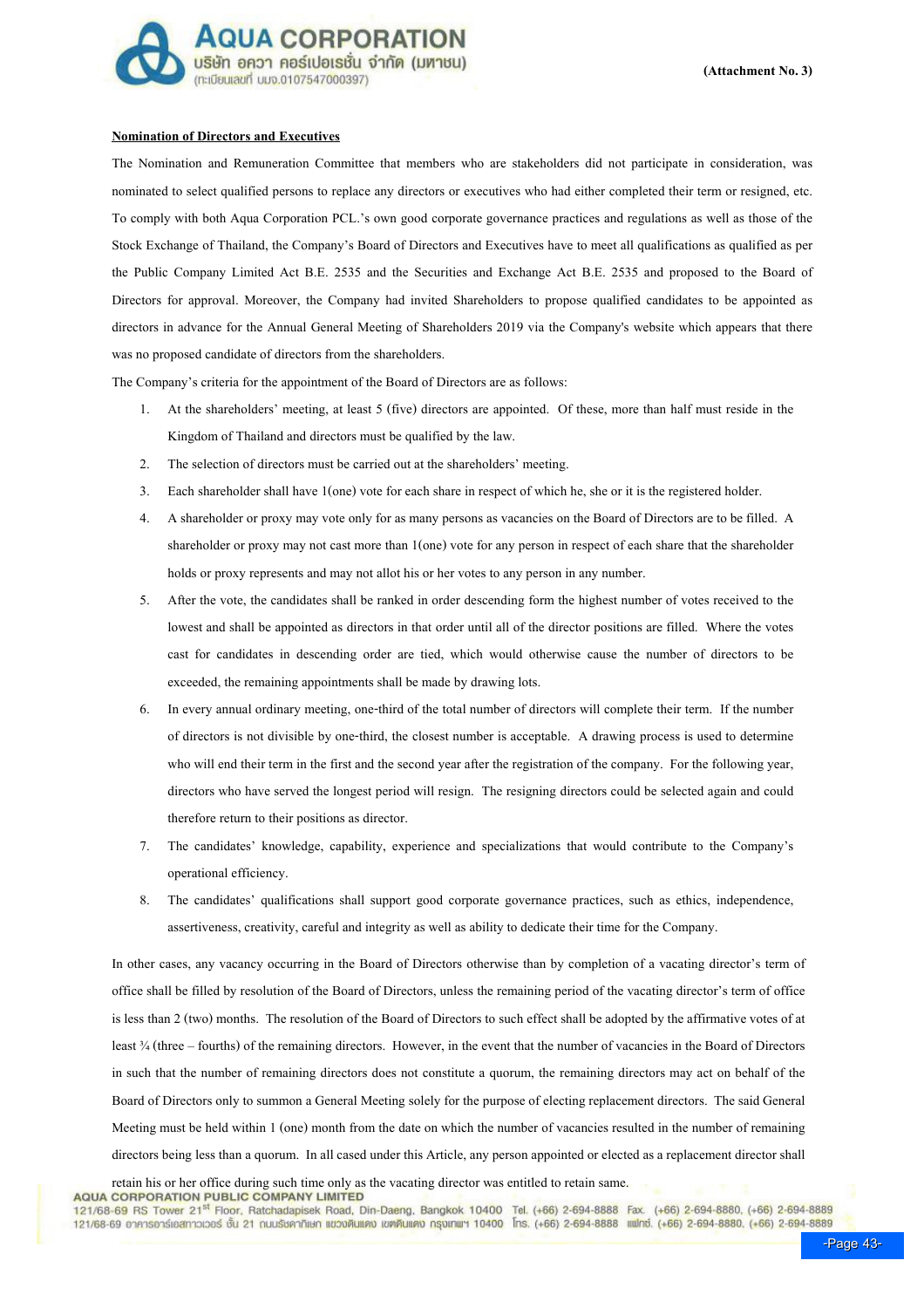

## Information of Directors who retired by rotation

### and proposed to be re-elected.

| Name - Surname                                                  |                                                                                               | Mr. Phonlasit Phumiwasana                                                                    |                                             |  |  |  |
|-----------------------------------------------------------------|-----------------------------------------------------------------------------------------------|----------------------------------------------------------------------------------------------|---------------------------------------------|--|--|--|
| Position in the Company                                         |                                                                                               | Director, Executive Director, Director authorized signatory                                  |                                             |  |  |  |
| Age                                                             | 45 years old                                                                                  |                                                                                              |                                             |  |  |  |
| Nationlity                                                      | Thai                                                                                          |                                                                                              |                                             |  |  |  |
| <b>Education Background</b>                                     | Master of MBA (Finance), MS (Economic) Claremont Graduate University                          |                                                                                              |                                             |  |  |  |
|                                                                 | Bachelor of BBA, La Sierra University                                                         |                                                                                              |                                             |  |  |  |
| Training Course from Thai Institute of                          | DAP Class 78/2009                                                                             |                                                                                              |                                             |  |  |  |
| Directors Association (IOD)                                     |                                                                                               |                                                                                              |                                             |  |  |  |
| Working Experience                                              | 2018-Present                                                                                  | Director                                                                                     | KTB Rich Management Co., Ltd.               |  |  |  |
|                                                                 | Feb 17-Present                                                                                | Director                                                                                     | Boardway Media Co., Ltd.                    |  |  |  |
|                                                                 | April 19- Present                                                                             | Director                                                                                     | Aqua Ad PLC.                                |  |  |  |
|                                                                 | Nov 15- Present                                                                               | Director                                                                                     | Accomplish Way Holding Co., Ltd.            |  |  |  |
|                                                                 | June 14- Present                                                                              | Director,                                                                                    | Thai Consumer Distribution Center Co., Ltd. |  |  |  |
|                                                                 |                                                                                               | The Chief Executive                                                                          |                                             |  |  |  |
|                                                                 |                                                                                               |                                                                                              | Officer Director, Executive                 |  |  |  |
|                                                                 | $2011 -$ Present                                                                              | Director                                                                                     | Aqua Corporation PLC.                       |  |  |  |
|                                                                 | $2011 -$ Present                                                                              | Director                                                                                     | Mantra Asset Co., Ltd.                      |  |  |  |
| Type of director nomination                                     | Director                                                                                      |                                                                                              |                                             |  |  |  |
| Holding position of directors and executives in other companies |                                                                                               |                                                                                              |                                             |  |  |  |
| Listed companies                                                | -None-                                                                                        |                                                                                              |                                             |  |  |  |
| Non-Listed companies                                            | There are 6 companies as follows :                                                            |                                                                                              |                                             |  |  |  |
|                                                                 | Director of KTB Rich Management Co., Ltd., Boardway Media Co., Ltd., Aqua Ad PLC., Accomplish |                                                                                              |                                             |  |  |  |
|                                                                 |                                                                                               | Way Holding Co., Ltd., Thai Consumer Distribution Center Co., Ltd and Mantra Asset Co., Ltd. |                                             |  |  |  |
| Other business that cause conflict of                           | -None-                                                                                        |                                                                                              |                                             |  |  |  |
|                                                                 |                                                                                               |                                                                                              |                                             |  |  |  |

interest.

Years as the Director  $8 \text{ years}$  and 2 months (2 February 2011 – Present)

Attendance in meetings during Year 2018 Attend the Board of Directors' Meeting of 7 times from 7 times, accounted for 100%

Relations with the Company

Shares holding in Company -None-

A close relative to the executives / major shareholders / subsidiaries.

 Relation with Company / Subsidiary / Affiliated Company or Legal Entitles that cause conflict of interest at present or during the past 2 years

-None- Director who is involved in management, employee or consultant who receive salaries : -None- **Professional service provider :** -None-Business relations :  $\blacksquare$  -None-

■ Opportunity for shareholders to nominate persons to be appointed as directors

Note: Mr. Phonlasit Phumiwasana, Directors who have been nominated for this time have passed the screening process of the Board of Directors that they

have qualifications suitable for the business of the Company.

-None-

AQUA CORPORATION PUBLIC COMPANY LIMITED<br>121/68-69 RS Tower 21<sup>st</sup> Floor, Ratchadapisek Road, Din-Daeng, Bangkok 10400 Tel. (+66) 2-694-888 Fax. (+66) 2-694-8880, (+66) 2-694-8889 121/68-69 อาคารอาร์เอสทาวเวอร์ ชั้น 21 กนบรัชคากิเษก แขวงดินแดง เขตดินแดง กรุงเกฒฯ 10400 โทร. (+66) 2-694-8888 แฟกซ์. (+66) 2-694-8880. (+66) 2-694-8889

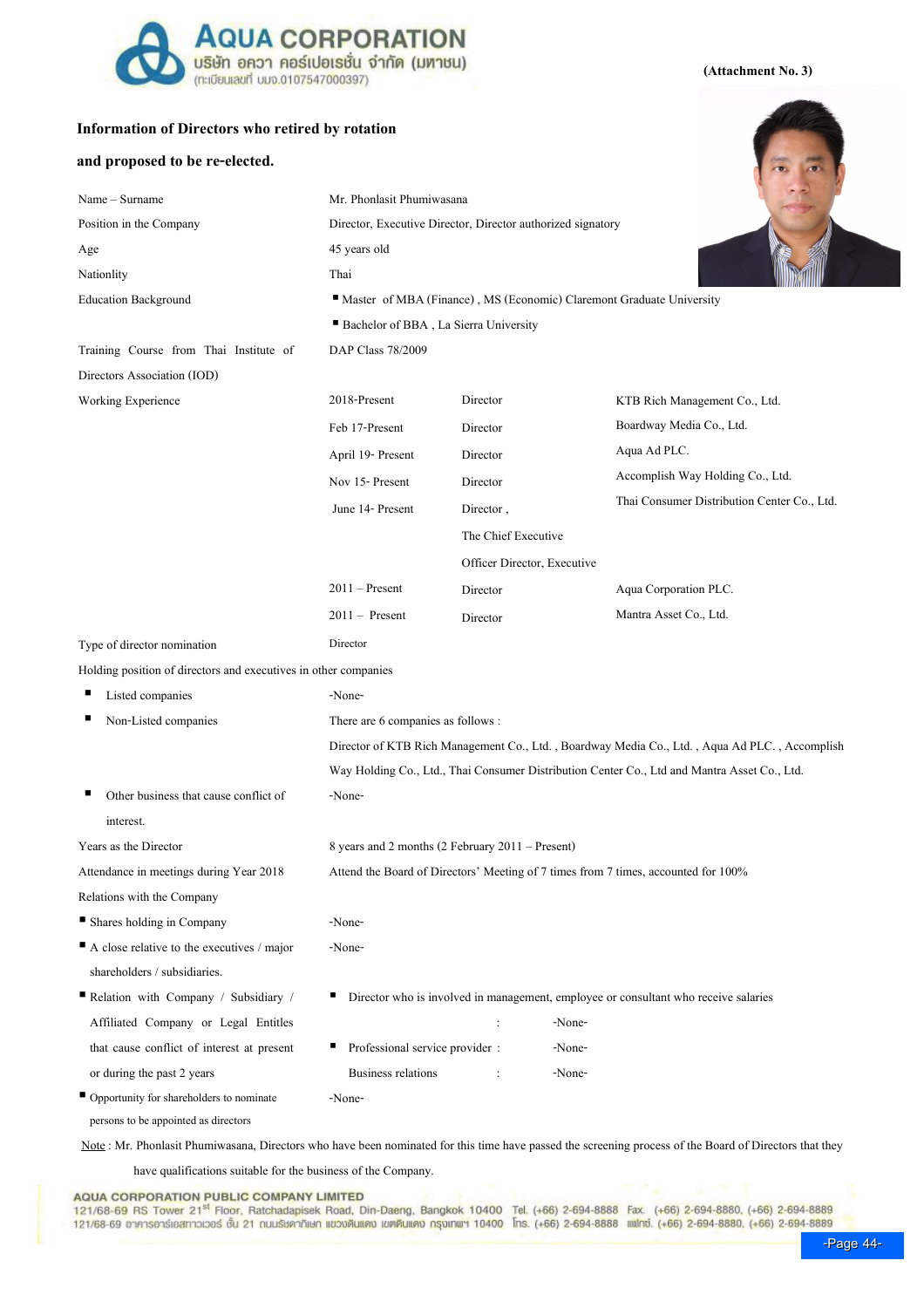

# Information of Directors who retired by rotation

Position in the Company Director Age 52 years old

Name – Surname Mr. Grisada Jarreonkonkit

## and proposed to be re-elected.



(Attachment No. 3)

| Nationlity                                                      | Thai                                                                               |                             |                                                                                     |  |  |  |
|-----------------------------------------------------------------|------------------------------------------------------------------------------------|-----------------------------|-------------------------------------------------------------------------------------|--|--|--|
| <b>Education Background</b>                                     | Master of Arts in Economics, Chulalongkorn University                              |                             |                                                                                     |  |  |  |
|                                                                 | Bachelor of Arts in Economics, Dhurakij Pundit University                          |                             |                                                                                     |  |  |  |
| Training Course from Thai Institute of                          | DAP Class 117/2015                                                                 |                             |                                                                                     |  |  |  |
| Directors Association (IOD)                                     |                                                                                    |                             |                                                                                     |  |  |  |
| Working Experience                                              | April 16-Sep 18                                                                    | Director                    | Aqua Ad Plc.                                                                        |  |  |  |
|                                                                 | Dec 15-Jan 18                                                                      | Director                    | Texas 121 Co., Ltd.                                                                 |  |  |  |
|                                                                 | 2013 - Present                                                                     | Director                    | Aqua Corporation Plc.                                                               |  |  |  |
|                                                                 | $2013 - 2017$                                                                      | Director                    | Maxtric PLC.                                                                        |  |  |  |
|                                                                 | April 13–Aug 13                                                                    | <b>Independent Director</b> | TWZ Corporation Plc.                                                                |  |  |  |
|                                                                 |                                                                                    | /Audit Committee            |                                                                                     |  |  |  |
|                                                                 | $2012 - 2014$                                                                      | Director                    | General Engineering Plc.                                                            |  |  |  |
| Type of director nomination                                     | Director                                                                           |                             |                                                                                     |  |  |  |
| Holding position of directors and executives in other Companies |                                                                                    |                             |                                                                                     |  |  |  |
| п<br>Listed companies                                           | -None-                                                                             |                             |                                                                                     |  |  |  |
| ■<br>Non-Listed companies                                       | -None-                                                                             |                             |                                                                                     |  |  |  |
| Other business that cause conflict of                           | -None-                                                                             |                             |                                                                                     |  |  |  |
| interest.                                                       |                                                                                    |                             |                                                                                     |  |  |  |
| Years as the Director                                           | 6 years (9 April 2013 – Present)                                                   |                             |                                                                                     |  |  |  |
| Attendance in meetings during Year 2018                         | Attend the Board of Directors' Meeting of 7 times from 7 times, accounted for 100% |                             |                                                                                     |  |  |  |
| Relations with the Company                                      |                                                                                    |                             |                                                                                     |  |  |  |
| Shares holding in Company                                       | -None-                                                                             |                             |                                                                                     |  |  |  |
| $\blacksquare$ A close relative to the executives / major       | -None-                                                                             |                             |                                                                                     |  |  |  |
| shareholders / subsidiaries.                                    |                                                                                    |                             |                                                                                     |  |  |  |
| Relation with Company / Subsidiary /                            |                                                                                    |                             | Director who is involved in management, employee or consultant who receive salaries |  |  |  |
| Affiliated Company or Legal Entitles                            |                                                                                    | -None-                      |                                                                                     |  |  |  |
| that cause conflict of interest at present                      | Professional service provider :                                                    | -None-                      |                                                                                     |  |  |  |
| or during the past 2 years                                      | Business relations                                                                 | -None-                      |                                                                                     |  |  |  |
| ■ Opportunity for shareholders to nominate                      | -None-                                                                             |                             |                                                                                     |  |  |  |

persons to be appointed as directors

Note : Mr. Grisada Jarreonkonkit, Directors who have been nominated for this time have passed the screening process of the Board of Directors that they

have qualifications suitable for the business of the Company.

AQUA CORPORATION PUBLIC COMPANY LIMITED<br>121/68-69 RS Tower 21<sup>st</sup> Floor, Ratchadapisek Road, Din-Daeng, Bangkok 10400 Tel. (+66) 2-694-8888 Fax. (+66) 2-694-8887 (+66) 2-694-8889 121/68-69 อาคารอาร์เอสทาวเวอร์ เงิน 21 ณนเรียคากิเษก แขวบดินแดง เขตดินแดง กรุงเทพฯ 10400 โทร. (+66) 2-694-8888 แฟทซ์. (+66) 2-694-8880. (+66) 2-694-8889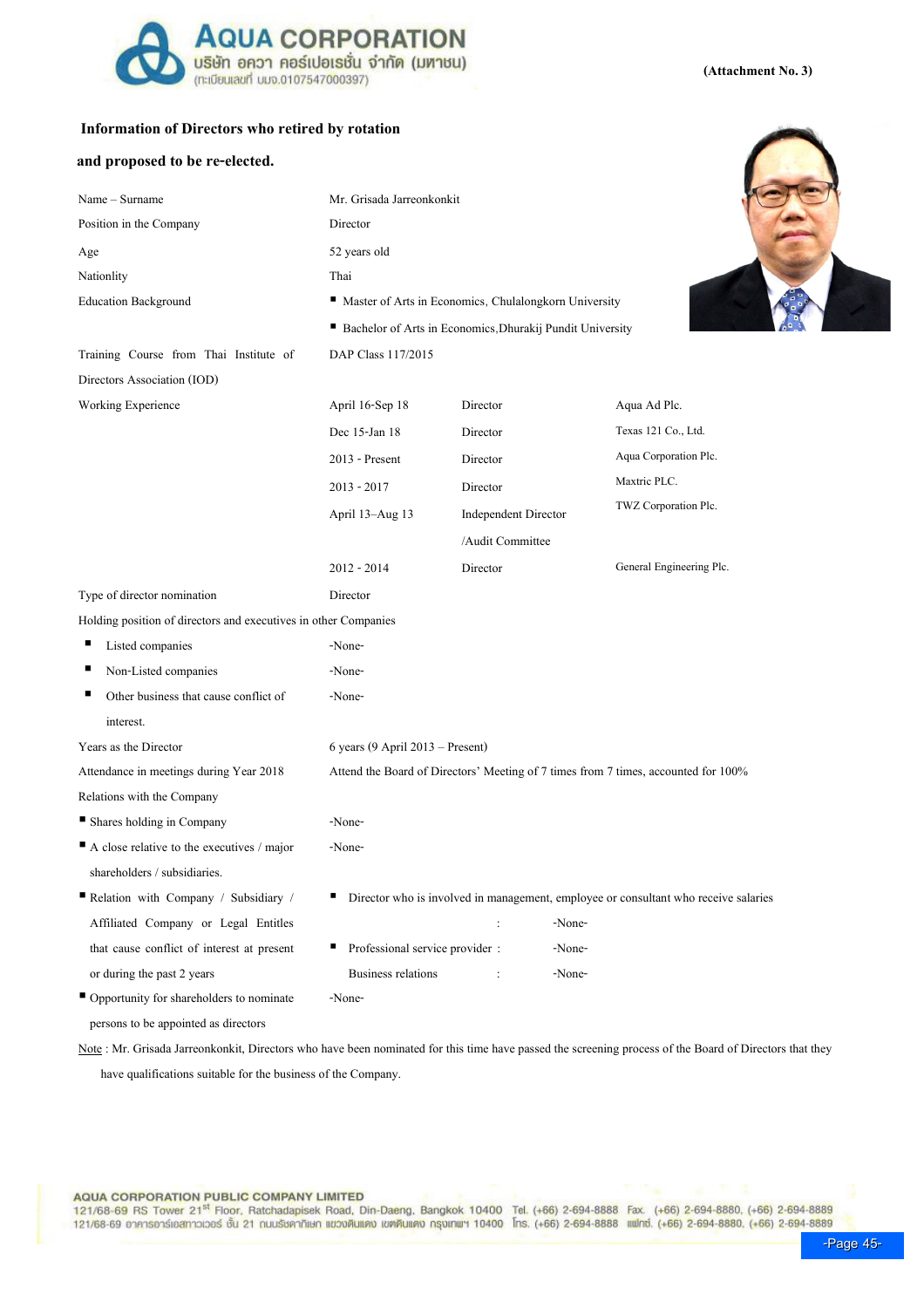

# Information of Directors who retired by rotation

## and proposed to be re-elected.

| Name - Surname                         | Mrs. Podchanee Phaosavasdi                                                            |                                             |                                         |  |  |  |
|----------------------------------------|---------------------------------------------------------------------------------------|---------------------------------------------|-----------------------------------------|--|--|--|
| Position in the Company                | <b>Independent Director</b>                                                           |                                             |                                         |  |  |  |
|                                        | Audit Committee                                                                       |                                             |                                         |  |  |  |
|                                        | Member of Nomination and Remuneration Committee                                       |                                             |                                         |  |  |  |
| Age                                    | 58 years old                                                                          |                                             |                                         |  |  |  |
| Nationlity                             | Thai                                                                                  |                                             |                                         |  |  |  |
| <b>Education Background</b>            | Master of Business Administration - Marketing, Ramkhamhaeng University                |                                             |                                         |  |  |  |
|                                        | Bachelor of Literature Arts Official, Chulalongkorn University                        |                                             |                                         |  |  |  |
| Training Course from Thai Institute of | DAP 64/2007, RCC 9/2009, DCP 151/2011, RMP 4/2014                                     |                                             |                                         |  |  |  |
| Directors Association (IOD)            | " Training course on "Enterprise Risk Management", Class 3/2014, Faculty of Economics |                                             |                                         |  |  |  |
|                                        | Chulalongkorn University                                                              |                                             |                                         |  |  |  |
|                                        | Annual seminar - Energy Symposium 2016                                                |                                             |                                         |  |  |  |
|                                        |                                                                                       | Driving Thai industry into Thailand 4.0 era |                                         |  |  |  |
|                                        | ■ 2017 ASEAN Infrastructure and PPP Outlook : KPMG Executive Briefing                 |                                             |                                         |  |  |  |
| <b>Working Experience</b>              | Nov17-Present                                                                         | Director                                    | SH Crossings Co., Ltd.                  |  |  |  |
|                                        | June17-Present                                                                        | Director                                    | TRC Utility Co., Ltd.                   |  |  |  |
|                                        | 2016-Present                                                                          | Director                                    | Asen Potash Chaiyaphum Co., Ltd.        |  |  |  |
|                                        | 2015 - Present                                                                        | Executive Director / Chief                  | TRC Construction PLC.                   |  |  |  |
|                                        |                                                                                       | Marketing Officer. And                      | and Sahakarn Wisavakorn Co., Ltd.       |  |  |  |
|                                        |                                                                                       | Director of Marketing.                      |                                         |  |  |  |
|                                        | $2013$ – Present                                                                      | Independent Director / Audit                | Aqua Corporation PLC.                   |  |  |  |
|                                        |                                                                                       | Committee                                   |                                         |  |  |  |
|                                        | $2013$ – Present                                                                      | Remuneration and                            | TRC Construction PLC.                   |  |  |  |
|                                        |                                                                                       | Nomination Committee And                    |                                         |  |  |  |
|                                        |                                                                                       | Risk                                        |                                         |  |  |  |
|                                        | $2012$ – Persent                                                                      | Management Committee                        | TRC Construction PLC.                   |  |  |  |
|                                        | $2011 - Present$                                                                      | Corporate Governance                        | TRC Engineering LLC and TRC Middle East |  |  |  |
|                                        |                                                                                       | Director                                    | LLC Republic Sultanate of Oman          |  |  |  |
|                                        | $2007$ – Present                                                                      | Director and Managing                       | TRC Construction PLC.                   |  |  |  |
|                                        | $2006$ – Present                                                                      | Director                                    | Sahakarn Wisavakorn Co., Ltd.           |  |  |  |
|                                        |                                                                                       |                                             |                                         |  |  |  |

Type of director nomination Independent Director

Holding position of directors and executives in other Companies

- 
- Listed companies There are 2 companies as follows
	- 1. Director, Asen Potash Chaiyaphum Co., Ltd.
	- 2. Executive Director / Chief Marketing Officer. And Director of Marketing, TRC Construction

PLC.

3. Remuneration and Nomination Committee And Risk, TRC Construction PLC.<br>121/68-69 RS Tower 21<sup>st</sup> Floor, Ratchadapisek Road, Din-Daeng, Bangkok 10400 Tel. (+66) 2-694-8888 Fax. (+66) 2-694-8880, (+66) 2-694-8889 121/68-69 อาคารอาร์เอสทาวเวอร์ ชั้น 21 กนมรัชคาภิเษก แขวบดินแดง เขตพิมเตง กรุงเทพฯ 10400 โกร. (+66) 2-694-8888 แฟกซ์. (+66) 2-694-8880. (+66) 2-694-8889



### (Attachment No. 3)